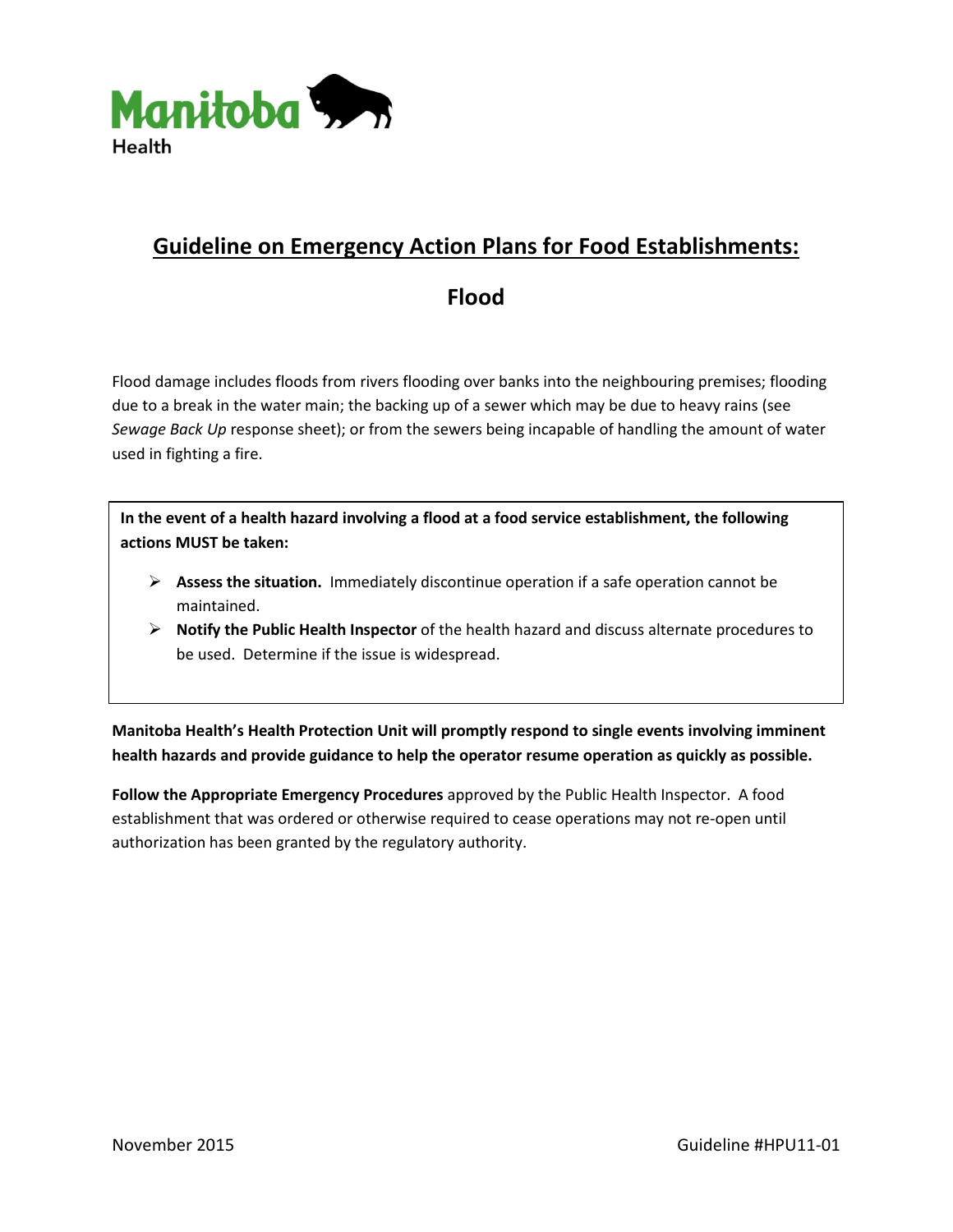## *Response to a Flood*

Flood waters can create potential health hazards. The operation may be affected by a minor leakage or a flood throughout the entire building.

- **Minor Leakage:** leakage from a water line or incidental water accumulation on a floor, which does NOT affect food, utensils, or equipment. Unaffected areas of the establishment may remain open while recovery takes place in the affected areas.
- **Flooding throughout the building** due to overflow of a body of water, poor surface drainage, a major break in a water line, etc. will result in ceasing the operation of the establishment.

### *Building Safety*

 $\Box$  Contact the local building department to determine if the building is safe.

o Note whether there are any downed power lines and/or gas smells.

*General Clean Up* (ensure personal protective equipment is worn during clean up)

- $\Box$  Remove any standing water and wet materials.
- $\square$  Sort the salvageable from non-salvageable equipment, utensils, and single service items.
- **Discard:** 
	- o Any materials that cannot be effectively cleaned and sanitized
	- o Any damaged food equipment or utensils
- **Mop heads, other cleaning aids, linens, uniforms:** 
	- o Launder or discard any items that came in contact with flood water.
- Wash, rinse, and sanitize affected **walls, equipment surfaces, and utensils.**
- **Flooring**
	- o *Carpet: r*emove or steam clean
	- o *Other flooring materials*: wash, rinse, sanitize
	- o *Floors damaged beyond salvage must be removed and replaced as necessary*
		- *Wash:* water & detergent
		- *Rinse:* clean water
		- $\checkmark$  **Sanitize:** 500ppm chlorine solution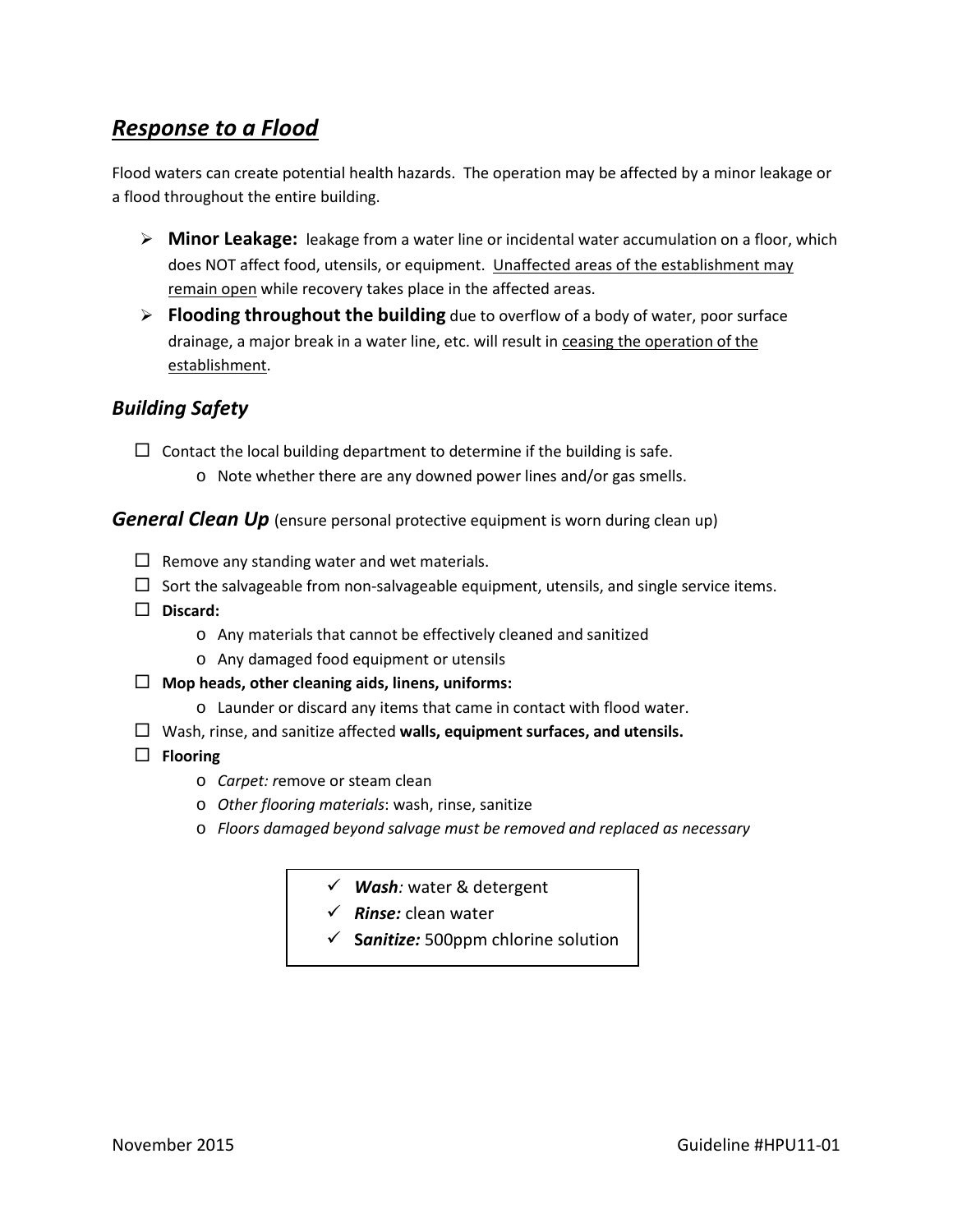### *Food*

Flood waters may carry raw sewage, chemical waste, or other contaminants that may cause food (even if packaged) to be unsafe to consume. Very few food or beverage items can be salvaged after being exposed to flood water.

 **Alcoholic beverages**: Contact the Liquor and Gaming Authority of Manitoba (LGA) inspector to discuss the destruction of any affected alcoholic beverage products. If items are to be discarded, the cans or bottles may be able to be salvaged for a refund.

#### **The following items should be discarded:**

- $\Box$  Exposed food, bulk foods, fresh produce, meat, poultry, fish and eggs
- $\Box$  Any foods with soft packaging (paper, plastic, cloth, or fiber)
- $\Box$  Cardboard boxes (even if the contents appear dry)
	- o ie. Boxes for cereals, grains, pastas, etc.
- $\Box$  Food in glass jars, including unopened jars with waxed paper, foil, cellophane or cloth covers
- $\Box$  Foods, liquids, or beverages in crown capped bottles or containers with pull tab tops, corks, or screw caps
- $\Box$  All opened containers and packages; food in bags or canisters
- $\Box$  Cans that are dented, leaking, bulging, rusted, or with damaged labels. Cans may not be sold without all the required labeling information.

#### **If it is determined that food must be discarded:**

- **Document** the type and amount of food, costs, and the reason for disposal (for insurance, health department, and other regulatory purposes).
- $\Box$  Remove to a designated condemned food storage area away from food preparation and equipment storage.
	- o Discarded refrigerated food may be stored in a refrigerated location separate from other food and held for credit until recorded by food supplier/distributor.
	- $\circ$  If the food must be retained until the distributor can credit the facility, it must be clearly labeled as "NOT FOR SALE".
- $\Box$  Keep secured in covered refuse containers in an area preventing either service to the public, or accidental contamination of the facility and other food.
	- o Large volumes of food should be disposed of by a refuse disposal company as soon as possible.
	- o Small volumes of food can be denatured with a cleaning product (such as bleach) and placed in a covered refuse bin outside the facility.

#### *Construction/Renovations*